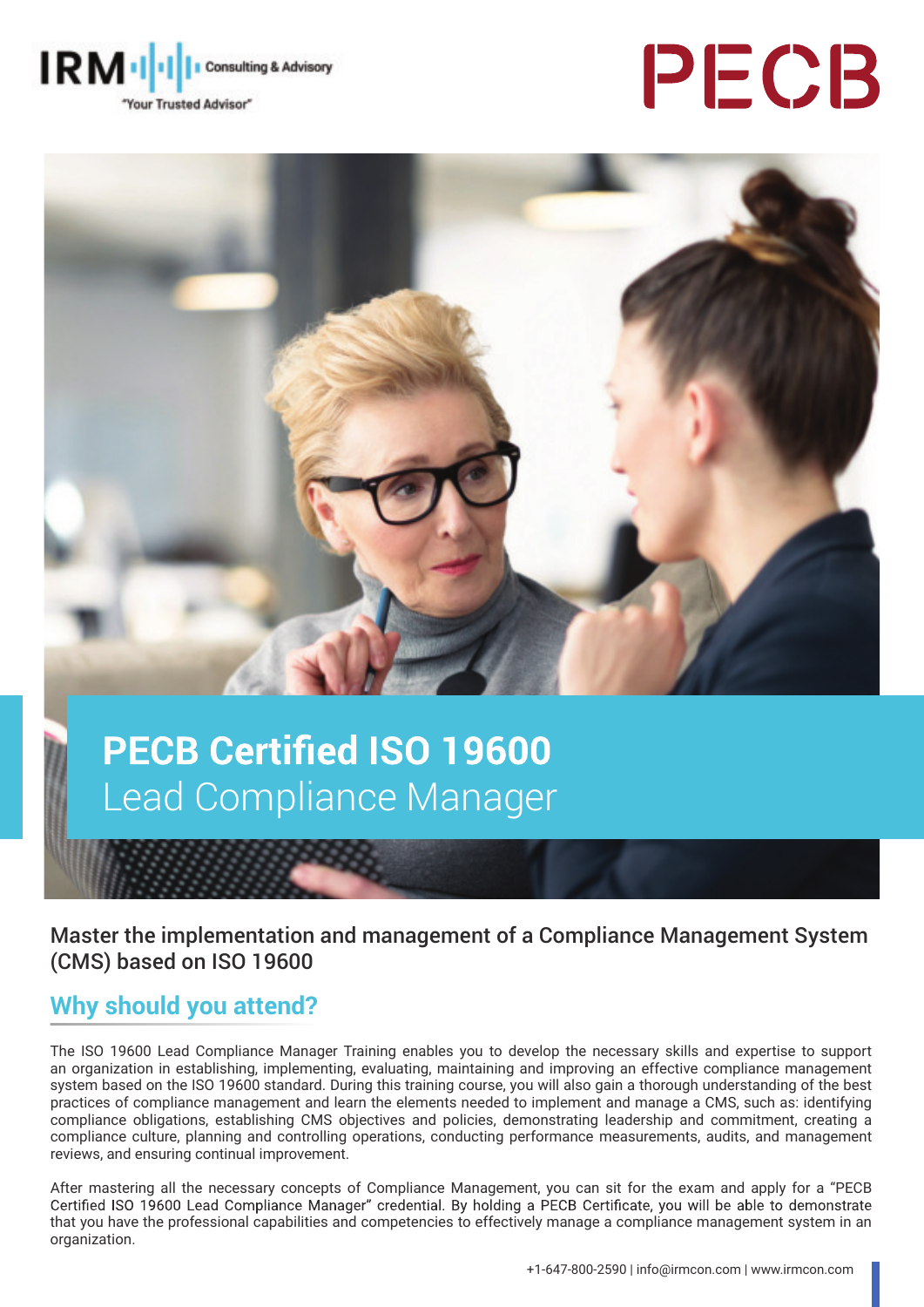$\blacktriangleright$  Understanding of the organization and its context

 $\blacktriangleright$  Leadership and commitment

 $\triangleright$  Documentation management  $\triangleright$  Compliance planning and control

#### **Day 2** Plan the implementation of the CMS according to ISO 19600

- $\triangleright$  CMS policy
- $\triangleright$  Compliance obligations
- $\blacktriangleright$  Compliance risk assessment

#### **Day 3** CMS Implementation according to ISO 19600

- $\triangleright$  Resource management process
- $\triangleright$  Compliance culture
- $\triangleright$  Communication process
- **Day 4** Monitoring, evaluating and continually improving the CMS according to ISO 19600
	- $\triangleright$  Compliance performance and reports
	- Audits
	- **Management review**
- $\blacktriangleright$  Management of nonconformities/noncompliances
- $\triangleright$  Continual improvement
- $\triangleright$  Certification process for individuals and closing the training

## **Who should attend?**

- $\triangleright$  Compliance officers/chief compliance officers leading the compliance function in organizations
- $\triangleright$  Expert advisors/consultants seeking to master the implementation and management of a compliance management system based on the recommendations of ISO 19600
- $\geq$  Individuals responsible for the maintenance of compliance obligations within an organization
- $\triangleright$  CMS team members

#### **Course agenda** Duration: 5 days

- 
- 
- $\triangleright$  Course objectives and structure  $\triangleright$  Standard and regulatory framework
- $\triangleright$  Initiate the CMS implementation

**Day 1** Introduction to ISO19600 and initiation of a CMS

- 
- 
- $\triangleright$  CMS scope
- $\triangleright$  Organizational roles and responsibilities  $\triangleright$  Compliance function

**Day 5** Certification Exam

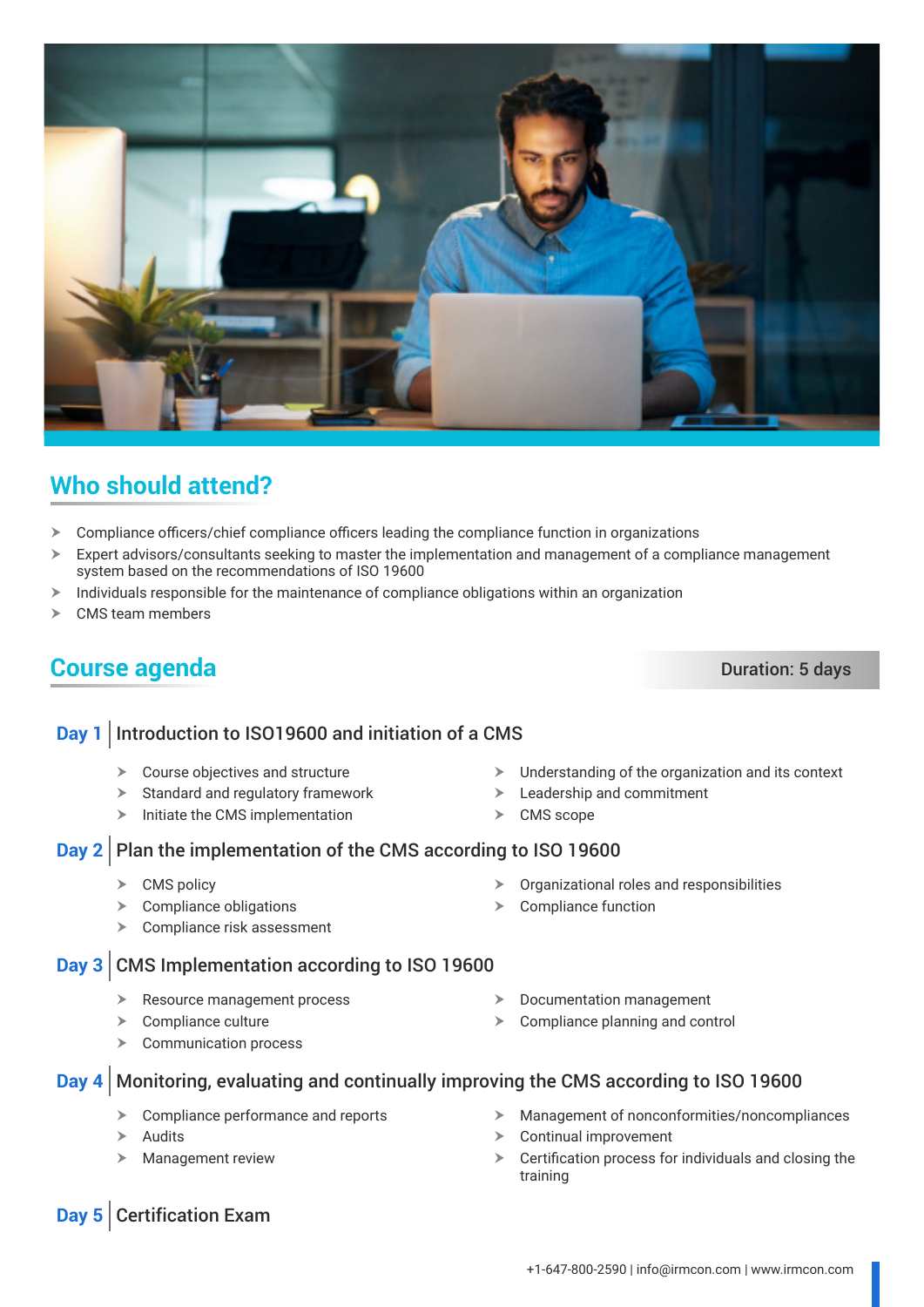

#### **Learning objectives**

- Understand the components and operation of a CMS based on ISO 19600 and its principal processes
- $\triangleright$  Acknowledge the correlation between ISO 19600 and other standards and regulatory frameworks
- $\triangleright$  Understand the concepts approaches, standards, methods and techniques for the implementation and effective management of a CMS
- $\triangleright$  Learn how to support an organization to effectively plan, implement, manage, monitor and maintain a CMS
- $\triangleright$  Acquire the expertise to advise an organization in implementing CMS best practices

#### **Examination** Duration: 3 hours

The "PECB Certified ISO 19600 Lead Compliance Manager" exam fully meets the requirements of the PECB Examination and Certification Programme (ECP). The exam covers the following competency domains:

- **Domain 1** Compliance management process steps and framework
- **Domain 2** Establishing a compliance management system
- **Domain 3** Implementing a compliance management system
- **Domain 4** Evaluating the compliance management system
- **Domain 5** Maintaining the compliance management system

For more information about exam details, please visit [Examination Rules and Policies](https://pecb.com/en/examination-rules-and-policies).